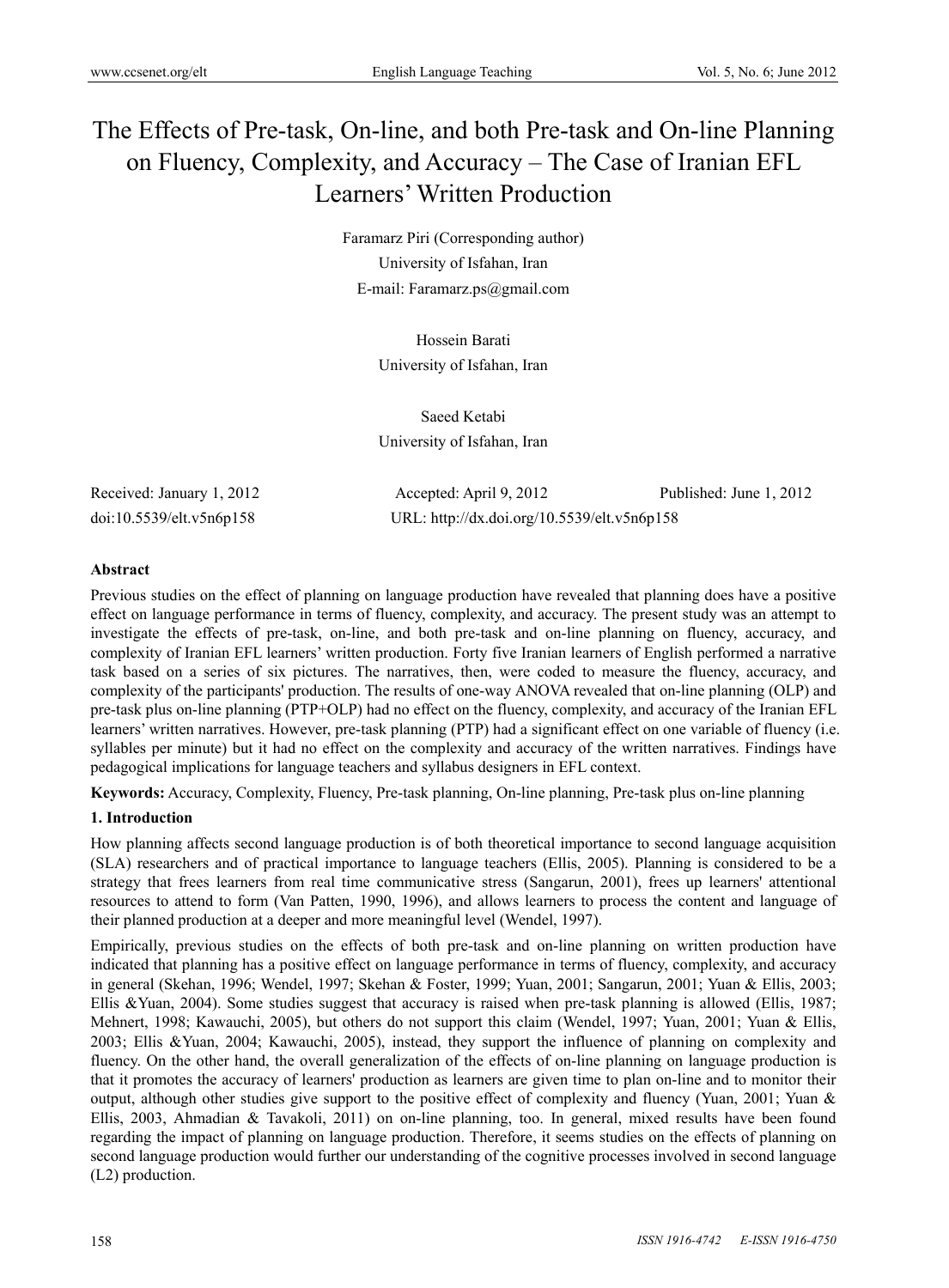Further, the overwhelming majority of studies arriving at these findings have investigated the effects of both types of planning on oral tasks. A few studies (Yuan, 2001; Ellis & Yuan, 2004; Rahimpour & Nariman-Jahan, 2011), however, have investigated the effects of planning on written tasks. Furthermore, in the Iranian context, planning has not been much investigated on the written production, and it is not clear to what extent planning affects written language production of Iranian EFL learners and what language aspects – if any – are most influenced by planning. Moreover, the effects of different planning conditions (i.e. pre-task planning, on-line planning, and both pre-task and on-line planning) on written performance have not been much investigated in research in this context.

With regard to the planning time, however, previous studies (e.g. Crookes, 1989; Foster and Skehan, 1996; Wendel; 1997; Ellis & Yuan, 2004) examining the effects of pre-task planning on language production have mostly allowed 10-minute planning time prior to performing the main task. Mehnert (1998) found that when 10-minute planning time was provided the effects of planning on the three aspects of language-fluency, accuracy, and complexity could be measured for oral production. However, in the present study 5-minute planning time was provided to the participants prior to performing the main task. The choice of five-minute planning time was based on the pilot study that was conducted with a similar number of participants before the main task.

Furthermore, whether the use of both pre-task and on-line planning on written language has any effect on language production is an area which has not been investigated so far. The present study is, thus, an attempt to investigate the effects of pre-task, on-line, and both pre-task and on-line planning on fluency, complexity, and accuracy of the Iranian EFL learners' written narratives.

### **2. Planning**

Planning is the independent variable of the study which was investigated in the present paper. Planning, as one of several processes involved in the written production, has been considered an important process in SLA, therefore the role that planning plays in writing should be taken into account in relation to the other composing processes such as monitoring, revising, and evaluating. Ellis (2005) distinguished between two principal types of task planning; pre-task planning that takes place before performing the task, and on-line planning which refers to planning that takes place while performing the task. Pre-task planning is further divided into rehearsal and strategic planning. In rehearsal, learners are given the opportunity to "perform the task before the main performance" (Ellis, 2005, p.3). On the other hand, in strategic planning learners prepare the content of the task before performing the main task. On-line planning is also divided into pressured and unpressured planning. In pressured planning learners are not provided with enough time to plan on-line, while in unpressured planning they are given enough time to plan (see Figure 1).

Studies examining the effect of pre-task planning and on-line planning on written production (e.g. Ellis and Yuan, 2004) revealed that pre-task planning resulted in more fluent and complex written performance while, on-line planning assisted accuracy of the written production. However, Yuan (2001) found no impact for on-line planning on written language production.

### **3. Complexity, Accuracy and Fluency**

A general goal for many language learners is to achieve native-like ability in language. This is concerned with improving three main areas or dimensions of performance which are distinguished as: fluency, complexity, and accuracy (Skehan, 1996 and 1998). These three dimensions have been the essence of investigating the effects of planning on language production in various studies. The focus of complexity and accuracy is on form whereas fluency is concerned with the primacy of meaning (Foster & Skehan, 1996). Skehan (1996, p. 46) identifies accuracy as concerned with 'a learner's capacity to handle whatever level of interlanguage complexity she has currently attained'. He also states that complexity relates to 'the stage and elaboration of the underlying interlanguage system' (p. 46).

According to Ellis and Barkhuizen (2005), 'elaborated language' could be taken into consideration from two different senses: First, cutting edge development of the learner language, which is not yet completely automatic, and second, learners' preparedness to make use of an extensive range of linguistic structures. Fluency, as Skehan (1996) argues, 'concerns the learner's capacity to mobilize an interlanguage system to communicate meaning in real time' (p. 46), and when learners are producing more fluent language, Ellis & Barkhuizen (2005), argue they are prioritizing meaning over form.

One of the issues regarding complexity, accuracy, and fluency which has been hotly debated is that of the trade-off effects among them. Skehan (1996) argued that these three areas enter the competition with one another for attentional resources. He further proposed that because learners have limited processing capacity, they will need to prioritize and that it leads them to focus on one aspect of performance at the expense of others. He argues that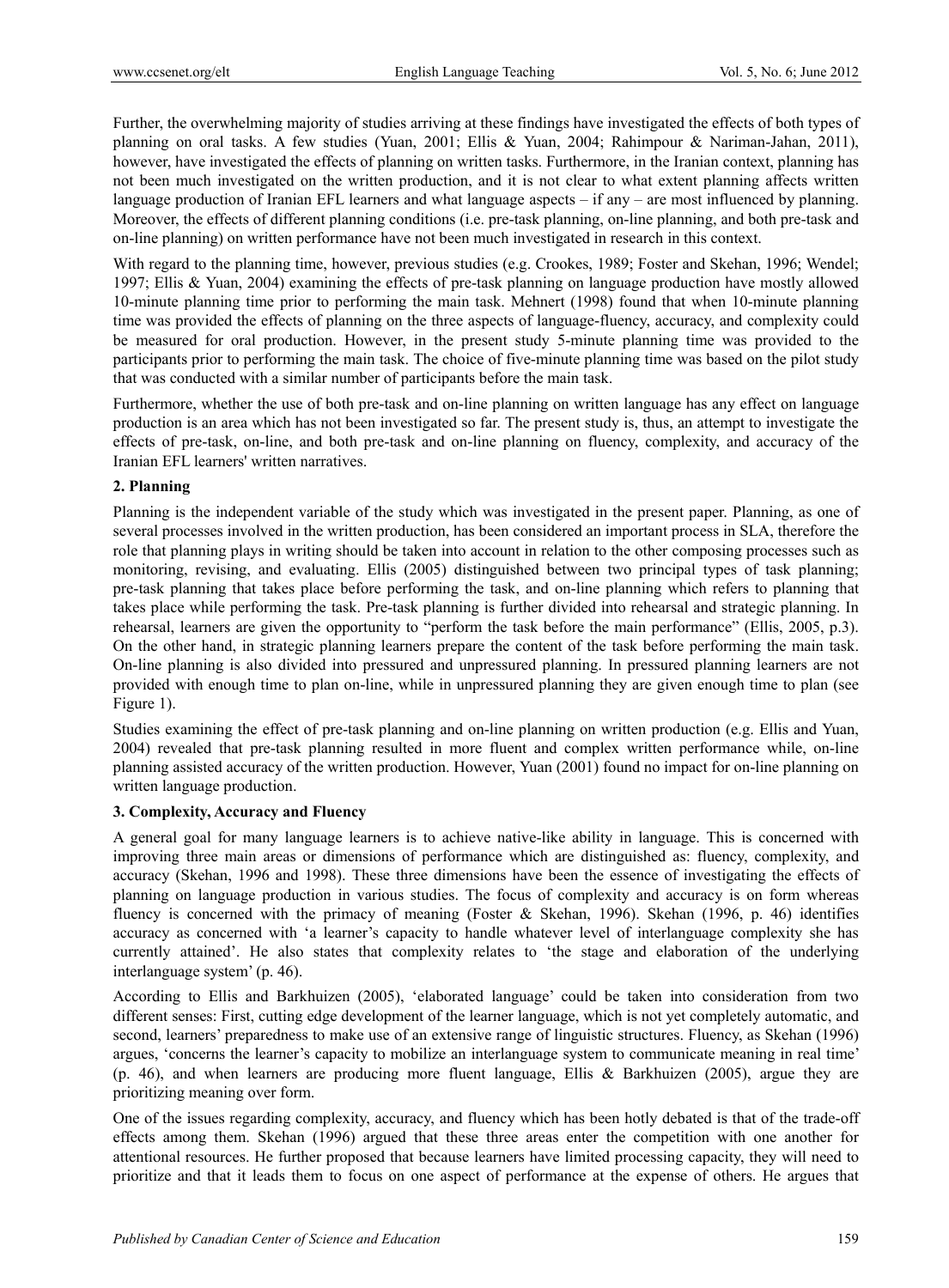trade-off appears to affect complexity and accuracy. That is, if learners choose to take risks, accuracy will suffer. However, if they concentrate on controlling their resources to ensure accuracy, then complexity suffers. On the other hand, Wendel (1997) has proposed that the trade-off involves fluency and accuracy. This is in line with Yuan and Ellis's (2003) findings. This can be explained in the sense that why some studies found that pre-task planning aided complexity but not accuracy and other studies vice versa.

#### **4. The Study**

The present research aimed to investigate the effects of pre-task, on-line, and both pre-task and on-line planning on EFL learner's written performance. The following research questions addressed here were:

#### *4.1 Research Questions*

1. Does pre-task planning significantly affect the fluency, complexity, and accuracy of the Iranian EFL learners' written narratives?

2. Does on-line planning significantly affect the fluency, complexity, and accuracy of the Iranian EFL learners' written narratives?

3. Does the use of both pre-task and on-line planning significantly affect the fluency, complexity, and accuracy of the Iranian EFL learners' written narratives?

Based on the research questions postulated above, the following null hypotheses were formulated:

#### *4.2 Research Hypotheses*

1. Pre-task planning will have no significant effect on the fluency, complexity, and accuracy of the Iranian EFL learner's written performance.

2. On-line planning will have no significant effect on the fluency, complexity, and accuracy of the Iranian EFL learner's written performance.

3. The use of both pre-task and on-line planning will have no significant effect on the fluency, complexity, and accuracy of the Iranian EFL learner's written performance.

## *4.3 Participants*

The participants of the study were 45 EFL learners (10 males and 35 females) studying English translation and English literature at the university of Isfahan, Iran. They were between the ages of 20 and 27 years. They were selected from among the senior students and had passed their writing course in English prior to conducting the study. They were from Persian language background. Also, to ensure that the participants' English language experience are equal, they were required to fill in a questionnaire about the number of terms they had passed at university, the score of their writing course, and their total average score. It was supposed that they would provide us with reliable information regarding their educational background. The data obtained from the questionnaires showed that there were no significant differences between participants in terms of the number of terms they had passed at university, the score of their writing course, and their total average score.

### *4.4 Tasks*

### 4.4.1 Written Narrative Task

The task for the participants to complete was a narrative writing task based on a series of six pictures (adopted from Heaton 1975). The pictures were in black and white (see Appendix A) but were quite clear to be understood by the participants. The pictures were designed to indicate a story in chronological order of events, it, therefore, required interpretation on the part of the participants.

Previous research on oral and written narrative tasks (e.g. Skehan & Foster, 1999; and Ellis & Yuan, 2004) indicated that such tasks would stretch the learners' linguistic resources provided they require learners' interpretation. The same task has been used in a number of previous studies on written narratives (Ellis, 1987; Yuan, 2001; and Ellis & Yuan, 2004). Therefore, the assumption underlying using the same task in the present study was that it would presumably permit the comparison of the results of this study with those in the literature in a more reliable way.

#### 4.4.2 Questionnaire

Adopting previous research methodology (see Yuan 2001, Yuan and Ellis 2003, and Ellis and Yuan 2004), the researcher decided to design a questionnaire in the participants' first language, Persian, to investigate how the participants used the planning time available to them. The data collected by the questionnaires were to help interpret the results of the study.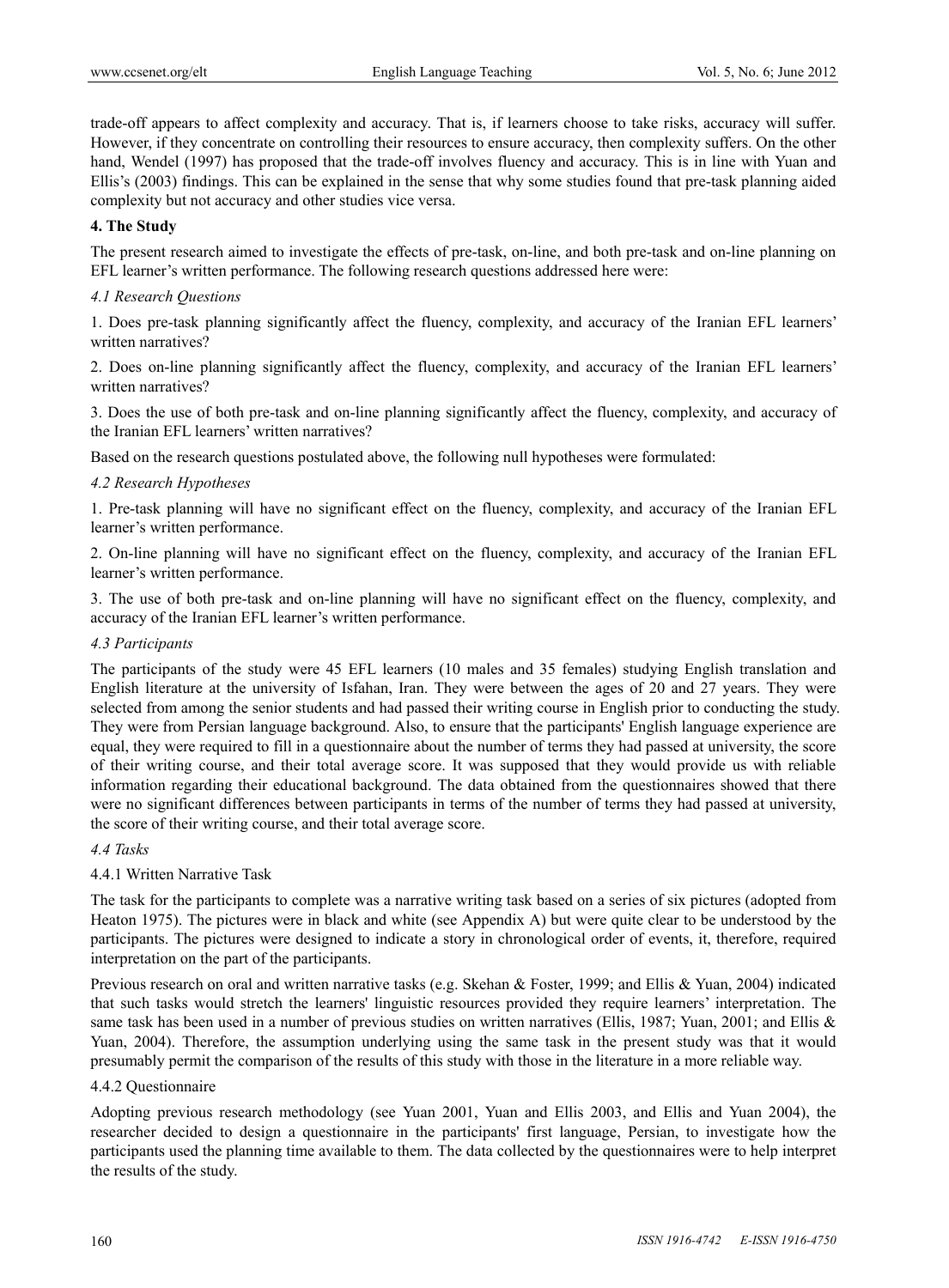# *4.5 Procedures*

In this study, planning was operationalized at three levels: pre-task planning (PTP), on-line planning (OLP), and pre-task planning plus on-line planning (PTP+OLP). The participants performed the task in their normal classroom setting.

In the PTP condition, participants were required to write the story within 15 minutes and to produce at least 200 words. In this way, the participants were pressured to perform the task with limited chances for on-line planning. A pilot study with similar number of participants had been carried out to determine the time to be permitted to write the story. In the pilot study, there was no time limit, and the participants' different times were noted. The results of the pilot study indicated that the fastest writer completed the story in 15 minutes, whereas the slowest took 20 minutes to finish the task. The 15-minute time was selected for writing the main task in order to avoid extensive on-line planning on the part of the participants.

The participants were given a sheet of paper to write notes but were told not to write out the complete story. The notes were taken away before they started writing the task. According to Ellis & Yuan (2004, p. 70), "removing the notes ensured that the language elicited by all the tasks was produced within the specified time limit".

As for the OLP condition, the participants were told they could take as much time as needed to write down the story and the researcher ensured that they began writing immediately. The researcher noted the time the participants spent on the task to check that this was actually longer than the time taken by the other two groups. Unlike the other two groups, however, the participants were not required to write a minimum of 200 words, "as this may have been interpreted as requiring them to write quickly" Ellis & Yuan (2004, p. 70 ). Therefore, the participants in this condition were given no time for pre-task planning but ample time for on-line planning.

In the case of the PTP + OLP condition, as in OLP condition, the participants were given unlimited time to finish the task and were not asked to write at least 200 words. However, they were given 5 minutes time to plan their narratives prior to performing the main task.

For all three planning groups, the task instructions were given in Persian (see Appendix B) to avoid misunderstanding on the part of the participants. Also, no detailed guidance was provided to the participants in the planning groups, but they were told to plan their narratives in terms of content, organization, and language. This followed the studies of Crookes, 1996; Skehan and Foster, 1997; Wendel, 1997; Yuan & Ellis, 2003 and Ellis & Yuan, 2004. The task conditions are summarized in Table 1.

### *4.6 Measures*

Following Ellis & Yuan (2004), the following measures were adopted in order to evaluate the participants' written narratives in terms of fluency, complexity, and accuracy.

### 4.6.1 Fluency Measures

1. Syllables per minute: the total number of syllables produced was divided by the total number of minutes a participant took to complete the task.

2. Number of dysfluencies: the total number of words a participant reformulated (i.e., crossed out and changed) was divided by the total number of words produced.

### 4.6.2 Complexity Measures

1. Syntactic complexity: the ratio of clauses to T-units in the participants' production was calculated. T-units rather than c-units were used because the task performance was monologic and contained few elided utterances.

2. Syntactic variety: the total number of different grammatical verb forms used in the task was computed. Grammatical verb forms included tense (e.g., simple past, past continuous), modality (e.g., should, have to0, and voice (e.g., passive voice in the past).

3. Mean Segmental Type-Token Ratio (MSTTR). The participants' narratives were divided into segments of 40 words. Then, the type-token ratio of each segment was calculated by dividing the total number of different words (i.e. verbs, nouns, adjectives, and adverbs) by the total number of words produced in the segment. The MSTTR (Malvern & Richards, 2002) was computed for each participant by adding the mean scores for his or her segments and dividing the total by the total number of segments in the narrative. This procedure was followed to take account of the effect of text length on the type-token ratio.

## 4.6.3 Accuracy Measures

1. Error-free clauses: the percentage of clauses that did not contain any errors was computed. All errors in syntax, morphology, and lexical choice were considered. Errors in lexical form or collocation were regarded as lexical errors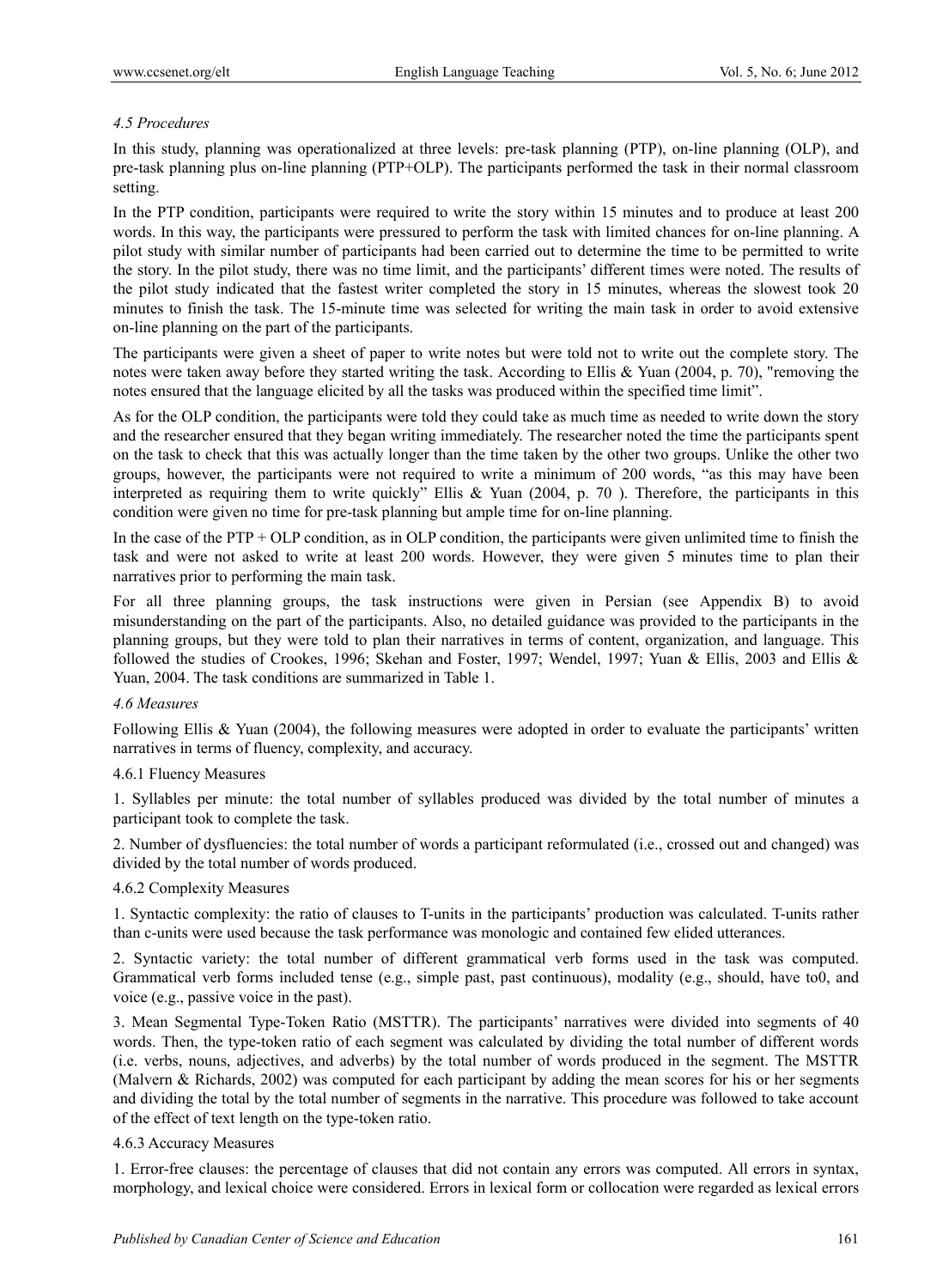## (e.g., \*I was waiting you).

2. Correct verb forms: the percentage of accurately used verbs in terms of tense, aspect, modality, and subject-verb agreement was calculated.

## **5. Results**

# *5.1 Dependant Variables*

All writings produced under the abovementioned conditions were segmented, coded, and scored based on the measures discussed above for assessing fluency, complexity, and accuracy. To determine the reliability of these measures, a second researcher segmented, coded and scored 30% of the data. Intercoder reliability coefficient magnitude was .90 for dysfluencies, .91 for clauses, .94 for T-units, .96 for accuracy scores. A series of one-way ANOVAs followed by Post-hoc Scheffé test where appropriate were then performed to test the hypotheses of the study.

As indicated in Table 2, the mean score for pre-task planning group was higher than those of the on-line planning and pre-task plus on-line planning groups. The one-way ANOVA results revealed significant differences across groups in terms of syllables per minute (p=.04). However, the results of Post-hoc Scheffé test indicated that only the difference between PTP and OLP reached statistical significance with PTP outscoring OLP.

For dysfluencies, no statistically significant differences were found across groups. However, as it is shown in table 3, the mean scores show that the pre-task planning group had less dysfluent language (i.e. they tended to cross, reformulate, and repeat less) in their written narratives than learners in on-line and pre-task plus on-line planning groups.

As for complexity, the descriptive statistics presented in Table 3 showed very similar mean scores for all complexity variables. The one-way ANOVA results revealed that there were no significant differences across the three planning groups with regard to any of the complexity variables. This indicated that none of the planning conditions (i.e. pre-task planning, on-line planning, and pre-task plus on-line planning) seem to have any effect on the learners' language structure elaboration, variety of grammatical structures, and lexical richness measured by MSTTR.

With regard to accuracy, the descriptive statistics indicated in Table 4 revealed that the mean scores for the three planning groups were close to each other for both error-free clauses and correct verbs, and this is indicated in the one-way ANOVA results which showed no statistically significant differences across the three groups for both accuracy variables.

### *5.2 Questionnaires*

Immediately after the participants completed the narrative task, they were asked to complete a questionnaire which was constructed in their native language, Persian. The questionnaire asked the participants how they used the planning time available to them during completing the task and what they were concentrating on while writing their narratives. Following Ellis and Yuan (2004), the data were analyzed by counting the number of the participants in each group who referred to each of six aspects of the narrative task: (a) understanding the pictures, (b) planning the organization of the story, (c) content planning, (d) language planning, (e) use of L1, and (f) use of note. The results were presented as percentages.

As indicated in Table 6, for the aspects of the language the participants in the pre-task planning group concentrated on, %47 of the participants mentioned that they focused on language (i.e. grammar and lexis) in the process of writing. However, %53 reported they did not concentrate on language. About %93 reported that they focused on content and rhetorical planning (e.g., outlining the key events and establishing links between each picture) of the written narratives. Further, %12 percent commented they made use of their notes in the process of writing and it was useful to them. All of the participants reported they had no problem comprehending the pictures. Only %20 mentioned they made use of L1 during writing. These data indicate that, since most of the participants in this group concentrated on planning the content, they tended to attend to meaning at the expense of form during writing their narratives, which is manifested in their tendency towards a more fluent language.

The data obtained from the questionnaires administered to on-line planning group presented in Table 5 revealed that %87of the participants focused on planning the language while writing. Also, %93 in the group mentioned that they concentrated on content. None of the participants mentioned having difficulty comprehending the pictures. Moreover, %87 reported they focused on the rhetorical planning of the written narratives. Further, %47 of the participants mentioned they made use of L1 during writing. These data indicated that the participants in this group divided their attention to both aspects of the language (i.e. form and meaning). The questionnaire data indicated in Table 6 collected from pre-task plus on-line planning group revealed similar results to those of on-line planning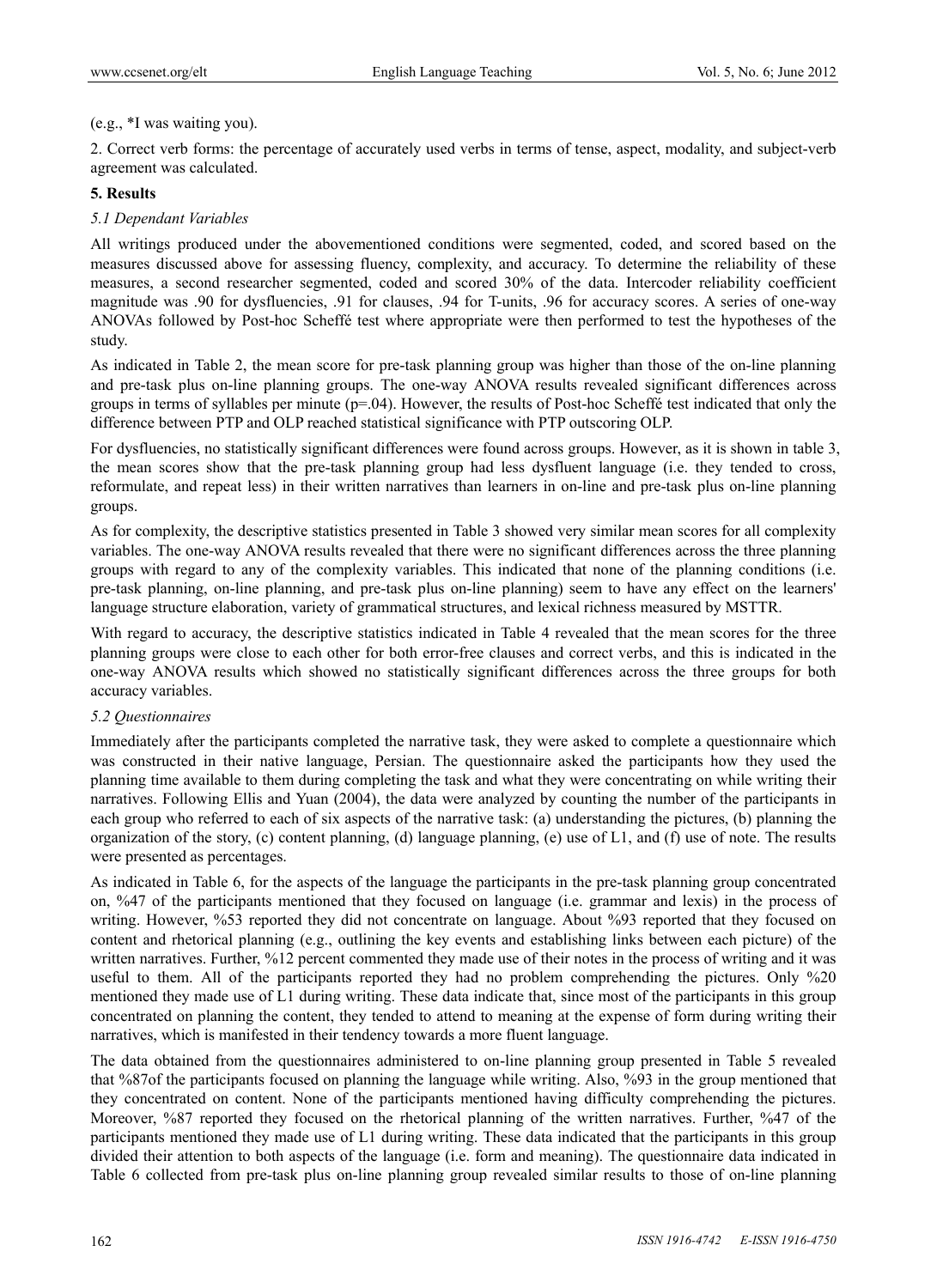group.

#### **6. Discussion**

The first research question addressed the effect of pre-task planning on fluency, complexity, and accuracy in written narratives. The results of the study indicated that pre-task planning impacted the fluency (i.e. syllables per minute) of the EFL learner's written production significantly; however, it did not have significant effect on the complexity and accuracy of the written performance. The findings of this study are partially in line with the findings of the studies (Wendel, 1997; Ortega, 1999; Yuan, 2001; Yuan and Ellis, 2003; and Ellis and Yuan; 2004) which revealed that the opportunity for pre-task planning results in significantly more fluent and complex language. In addition the findings are in total agreement with Rahimpour & Safarie (2011). They found that pre-task planning had a significant effect on fluency, but no effect on complexity and accuracy. As Ellis and Yuan, 2004 argued, the greater fluency in the case of PTP group is because pre-task planning makes content and organization planning easier. It may also help increase L2 writers' confidence to write clearly and effectively possibly reducing their need to get involved in extensive monitoring. This was indicated in the participants' answers to post-task questionnaire in which %93 reported that they focused on content and rhetorical planning. Furthermore, Ortega (1999) argues, when the task is not challenging the learners may not find pre-task planning of much value. Thus, it can be surmised that Iranian EFL learners did not find the task challenging and therefore pre-task planning was not so much helpful to them in producing a complex text. Another possibility is that Iranian EFL learners were not familiar with planning strategies which in turn resulted in no improvement in their writing in terms of complexity.

Pre-task planning group also had less dysfluent language compared to the other planning groups but it was not statistically significant. Zimmerman (2000) found that writers have more revisions when they write in their L2 than in their L1; thus, one of the effects of allowing time for pre-task planning may be to reduce the number of revisions undertaken in L2 writing, resulting in more resemblance to L1 writing.

The second research question addressed the effect of on-line planning on fluency, complexity, and accuracy in written narratives. The findings of the studies (Yuan and Ellis, 2003; Ellis and Yuan, 2004; Ellis and Yuan, 2005) revealed that on-line planning impacted the accuracy and complexity of the written performance positively. On the other hand, Yuan, 2001 and Rahimpour & Safarie, 2011 found no effect for on-line planning on accuracy and complexity. However, the results of the present study are in line with the findings of Yuan, 2001 and Rahimpour & Safarie, 2011. As indicated in the post-task questionnaires, the results indicated that participants concentrated on content (Sangarun, 2005) which resulted in no improvement in accuracy. Further, Ahmadian (2011) found that guided on-line planning had positive effect on the accuracy of the learners' oral performance. Thus, the result of this study in terms of accuracy can be attributed to lack of guided planning (Mochizuki & Ortega, 2008). Another possibility might be because of the emphasis in Iranian context on formal grammar teaching (Rahimpour and Nariman, 2010). Moreover, Yuan (2001) argues that the effect of on-line planning in the written task is not as obvious as in the oral task because the demand of doing a written task is not as great as that of an oral task. Because of the nature of writing, he postulates, learners have more time to attend to both complexity and accuracy. Further, Foster and Skehan (1996) assume that there need not always be a trade off effect between complexity and accuracy; rather learners may make an attempt to balance the demands of both.

The third research question asked whether the use of both pre-task and on-line planning has any significant effect on the fluency, complexity, and accuracy of the written narratives. The findings of the study confirmed the hypothesis of the study. That is the use of both pre-task and on-line planning had no impact on the fluency, complexity, and accuracy of the written narratives. A possible explanation is that because learners had the opportunity for both types of planning they divided their attention to both aspects of the writing task (i.e. content and form), manifested in their answers to the post-task questionnaires, which consequently resulted in no improvement in the fluency, complexity, and accuracy of the written narratives. Further, the data obtained from the questionnaires revealed that 93% of the participants reported they made use of their notes during the writing process but it did not enhance the fluency, complexity, and accuracy of their writing. This may be because Iranian EFL learners either lack the knowledge of proper planning strategies or implementing the planning strategies, as applied by skilled write in their written texts. Also, 53% of the participants mentioned they used the knowledge of L1 in composing their writing. This may also be a factor in interfering with L2 writing.

To sum up, it seems that planning has a positive effect on the fluency of the Iranian EFL learners, but it does not assist them in terms of complexity and accuracy. This may be the result of the emphasis in the Iranian context on formal grammar teaching (Rahimpour and Nariman, 2010) as well as Iranian EFL learners' unfamiliarity with planning strategies in the process of writing. Besides, individual differences (Wigglesworth, 1997; Ortega, 2005) may affect the task performance differently.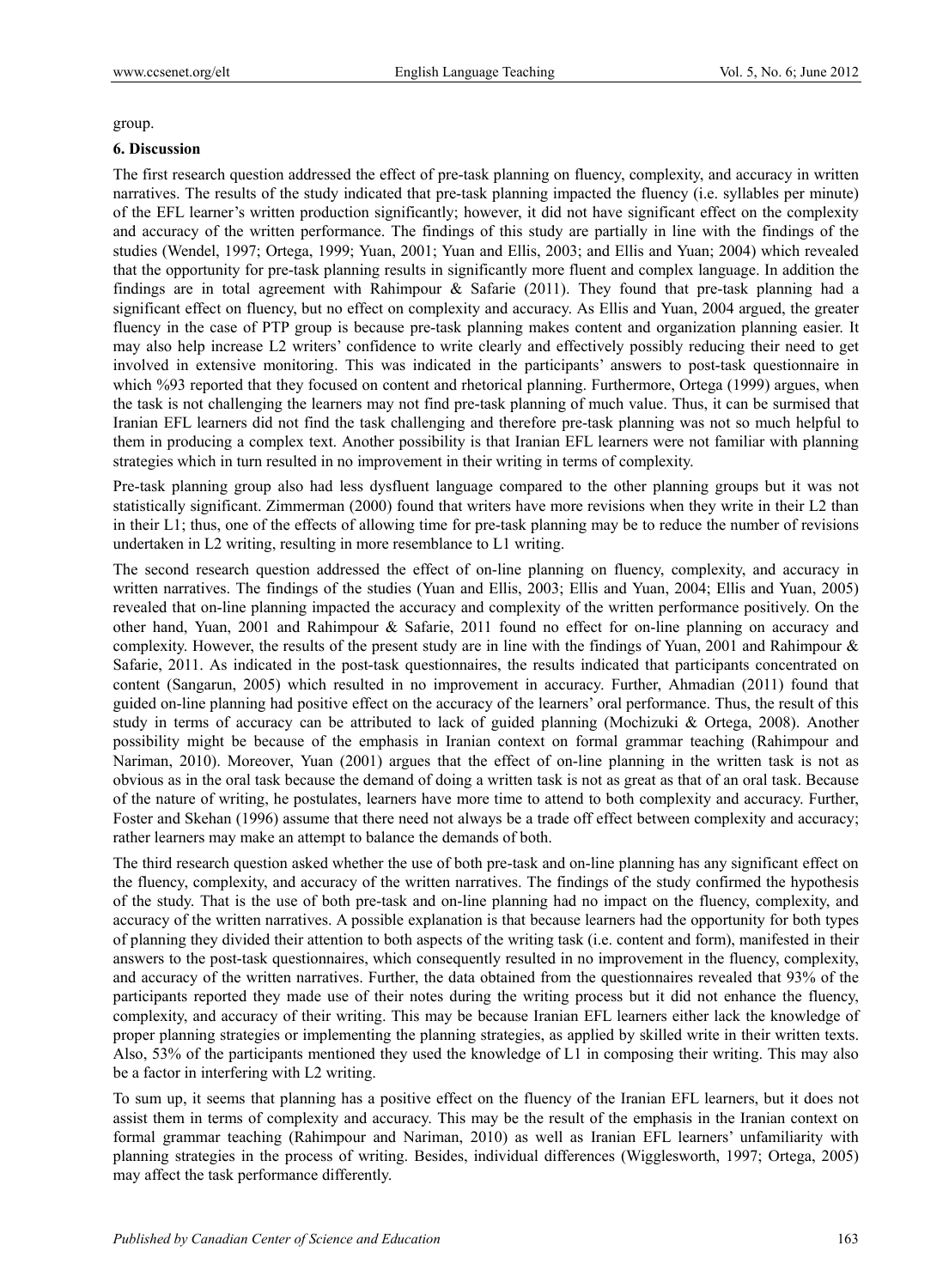## **7. Pedagogical Implications**

Most of the studies that have investigated the impact of planning on language production (Crooks, 1989; Ellis, 1987; Ellis and Yuan, 2004; Foster and Skehan, 1996; Mehnert, 1998; Ortega, 1999; Wendel, 1997; and Yuan and Ellis, 2003) suggest that planning is of great value to L2 learners. L2 learners with limited proficiency find it difficult to attend to both meaning and form at the same time therefore they have to make decisions about how to allocate their attentional resources by prioritizing one aspect of language for others (Skehan, 1996; Van Patten, 1990). Skehan (1996) argues that when learners have the opportunity for planning the linguistic and propositional content of a task, they can compensate for these processing limitations, and consequently the quality of their linguistic output is enhanced. So, the findings of the present study make it possible for a teacher or a syllabus designer to design sequences of instructional activities that provide opportunities for the learners to benefit from different types of planning in task performance, as well as various lengths of planning time in order to achieve the goal of balanced development.

Further, planning is considered as one of the main self-regulation processes. Other self-regulation processes include monitoring, evaluating, and revising (Graham & Harris, 1996). These processes enhance writing effectively resulting in the successful accomplishment of the writing task. Moreover, they lead to strategic adjustments in writing behavior. Thus, the development of writing ability is strongly connected with high-levels of self-regulation that can be taught explicitly. One very effective instructional approach devoted to the development of self-regulatory skills is the self-regulated strategy development (SRSD) approach. It is assumed that it will serve as a remedy to the problems faced by Iranian EFL learners in applying effective writing strategies, particularly planning. Further, findings of this study indicated that Iranian EFL learners are not aware of the effective self-regulatory strategies that are applied by skilled writers. Thus, teaching writing in this context should include explicit instruction on such strategies.

### **References**

Ahmadian, M. J. (2011). The effects of guided careful online planning on complexity, accuracy, and fluency in intermediate EFL learners' oral production: the case of English articles. *Language Teaching Research*, *16*(1), 1-21.

Crookes, G. (1989). Planning and interlanguage variation. *Studies in Second Language Acquisition*, *11*, 367-383.

Ellis, R. (1987). Interlanguage variability in narrative discourse: Styles shifting in the use of past tense. *Studies in Second Language Acquisition*, *9*, 1-20. http://dx.doi.org/10.1017/ S0272263100006483

Ellis, R. (2005). Planning and task-based performance: theory and research. In Ellis, R. (Ed.), *Planning and task performance in a second language*. Amsterdam: John Benjamins.

Ellis, R., & Barkhuizen, G. (2005). *Analyzing learner language*. Oxford: Oxford University Press.

Ellis, R., & Yuan, F. (2004). The effects of planning on fluency, complexity, and accuracy in second language narrative writing. *Studies in Second Language Acquisition*, *26,* 59–84. http://dx.doi.org/10.1017/S0272263104261034

Foster, P., & Skehan, P. (1996). The influence of source of planning and focus of planning on task-based performance. *Language Teaching Research*, *3*(3), 215–247. http://dx.doi.org/10.1177/136216889900300303

Graham S., & Harris K. R. (1996). Teaching writing strategies within the context of a whole language class. In E. McIntyre & M. Pressley (Eds.), *Skills in whole language*. New York: Christopher-Gordon.

Heaton, J. (1975). *Beginning composition through pictures*. London: Longman.

Kawauchi, C. (2005). The effects of strategic planning on the oral narratives of learners with low and high intermediate proficiency. In R. Ellis (Ed.), *Planning and task performance in a second language*. pp. 143-164. Amsterdam: John Benjamins.

Malvern, D., & Richards, B. (2002). Investigating accommodation in language proficiency interviews using a new measure of lexical diversity. *Language Testing*, *19*, 85–104.

Mehnert, U. (1998). The effects of different lengths of time for planning on second language performance. *Studies in Second Language Acquisition*, *20*, 52–83. http://dx.doi.org/10.1017/S0272263198001041

Mochizuki, N., & Ortega, L. (2008). Balancing communication and grammar in beginning level foreign language classrooms: A study of guided planning and relativization. Language Teaching Research, *12*, 11-37. http://dx.doi.org/10.1177/1362168807084492

Ortega, L. (1999). Planning and focus on form in L2 oral performance. *Studies in Second Language Acquisition*, *21*, 108–148.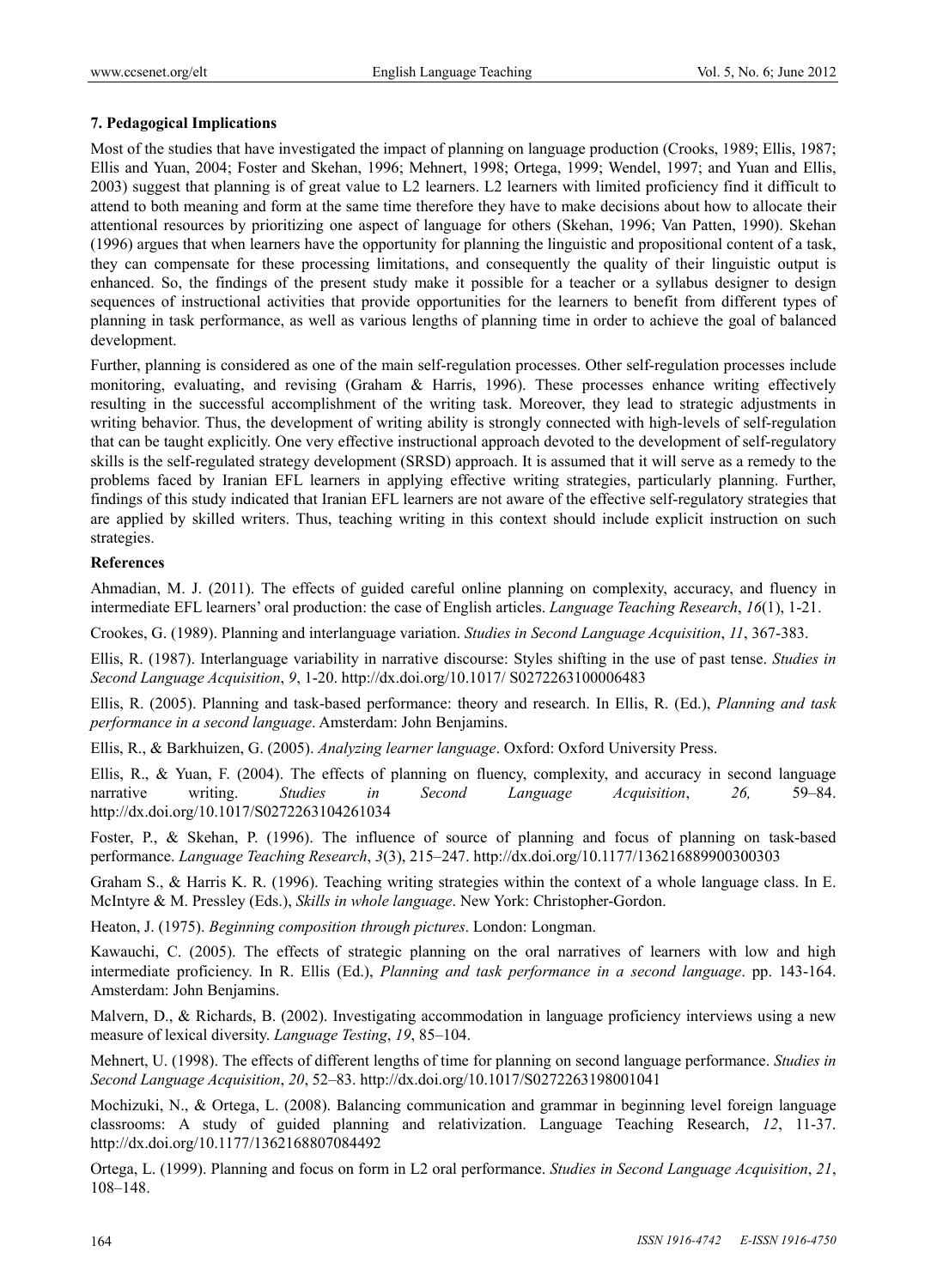Ortega, L. (2005). What do learners plan? Learner-driven attention to form during pre-task planning. In R. Ellis (Ed.), *planning and task performance in a second language* (pp. 77 – 111). Amsterdam: John Benjamins.

Rahimpour, M. (2007). Task complexity and variation in L2 learner's oral discourse. *Linguistics Working Papers*. The University of Queensland, Brisbane, Australia.

Rahimpour, M., & Nariman, R. (2010). The effects of planning and self-efficacy on EFL learners' written performance. *International Journal of Instructional Technology and Distance Learning*, *7*(9), 19-32.

Rahimpour, M., & Safarie, M. (2011). The effects of on-line and pre-task planning on descriptive writing of Iranian EFL learners. *International Journal of English Linguistics*, *1*(2), 274-277.

Sangarun. J. (2001). *The effects of pre-task planning on foreign language performance*. Doctoral thesis. University of Toronto, Canada.

Skehan, P. (1996). A framework for implementation of task-based instruction. *Applied Linguistics*, *17*(1), 38-62. http://dx.doi.org/10.1093/applin/17.1.38

Skehan, P. (1998). *A cognitive approach to language learning*. Oxford: Oxford University Press.

Skehan, P. (2003). Task-based instruction. Language Teaching, *36*(1), 1-14. http://dx.doi.org/10.1017/S026144480200188X

Skehan, P., & Foster, P. (1997). Task type and task processing conditions as influence on foreign language performance. *Language Teaching Research*, *1*, 185–211.

Skehan, P., & Foster, P. (1999). The influence of task structure and processing conditions on narrative retellings. *Language Learning*, *49*(1), 93–120. http://dx.doi.org/10.1111/1467-9922.00071

Van Patten, B. (1990). Attending to content and form in the input: an experiment in consciousness. *Studies in Second Language Acquisition*, *12*, 287-301.

Van Patten, B. (1996). *Input processing and grammar instruction*. New York: Able.

Wendel, J. N. (1997). *Planning and second-language narrative production*. Doctoral Thesis. Temple University.

Wiggleworth, G. (1997). An investigation of planning time and proficiency level on oral test discourse. *Language Testing*, *14*(1), 85-106. http://dx.doi.org/10.1177/026553229701400105

Yuan, F. (2001). The effects of planning on language production in task-based language teaching. Doctoral thesis, Temple University.

Yuan, F., & Ellis, R. (2003). The effects of pre-task and on-line planning on fluency, complexity and accuracy in 12 monologic oral production. *Applied Linguistics*, *24*(1), 1-27. http://dx.doi.org/10.1093/applin/24.1.1

Zimmerman, R. (2000). L2 writing: Subprocesses, a model of formulating and empirical findings. *Learning and Instruction*, *10*, 73-99.

|  |  | Table 1. Task conditions |
|--|--|--------------------------|
|--|--|--------------------------|

| Task condition                 | Number<br>Pre-task planning |           | On-line planning |
|--------------------------------|-----------------------------|-----------|------------------|
| Pre-task planning              |                             | 5 minutes | Limited time     |
| $Pre$ -task + On-line Planning |                             | 5 minutes | Unlimited time   |
| On-line planning               |                             | None      | Unlimited time   |

|  |  | Table 2. Descriptive statistics, results of ANOVA, and Scheffé test for fluency |
|--|--|---------------------------------------------------------------------------------|
|--|--|---------------------------------------------------------------------------------|

| Fluency<br>variables | $M(SD)$ of<br>planning conditions |        | <b>ANOVA</b> |                | Location of significance:<br>Scheffé p |         |               |             |
|----------------------|-----------------------------------|--------|--------------|----------------|----------------------------------------|---------|---------------|-------------|
|                      |                                   |        |              |                |                                        |         |               |             |
|                      | <b>PTP</b>                        | OL P   | $PTP+OLP$    | $\overline{F}$ | ŋ                                      | PTP-OLP | $PTP-PTP+OLP$ | OLP-PTP+OLP |
| Syllables per        | 16.03                             | 12.96  | 14.69        | 3.34           | .04                                    | 0.046   | 0.534         | 0.359       |
| Minute               | (2.02)                            | (3.93) | (3.53)       |                |                                        |         |               |             |
| Dysfluencies         | 2.29                              | 3.41   | 4.72         | 1.24           | .29                                    | 0.771   | 0.299         | 0.697       |
|                      | (2.25)                            | (5.38) | (4.44)       |                |                                        |         |               |             |

\**p<*.05.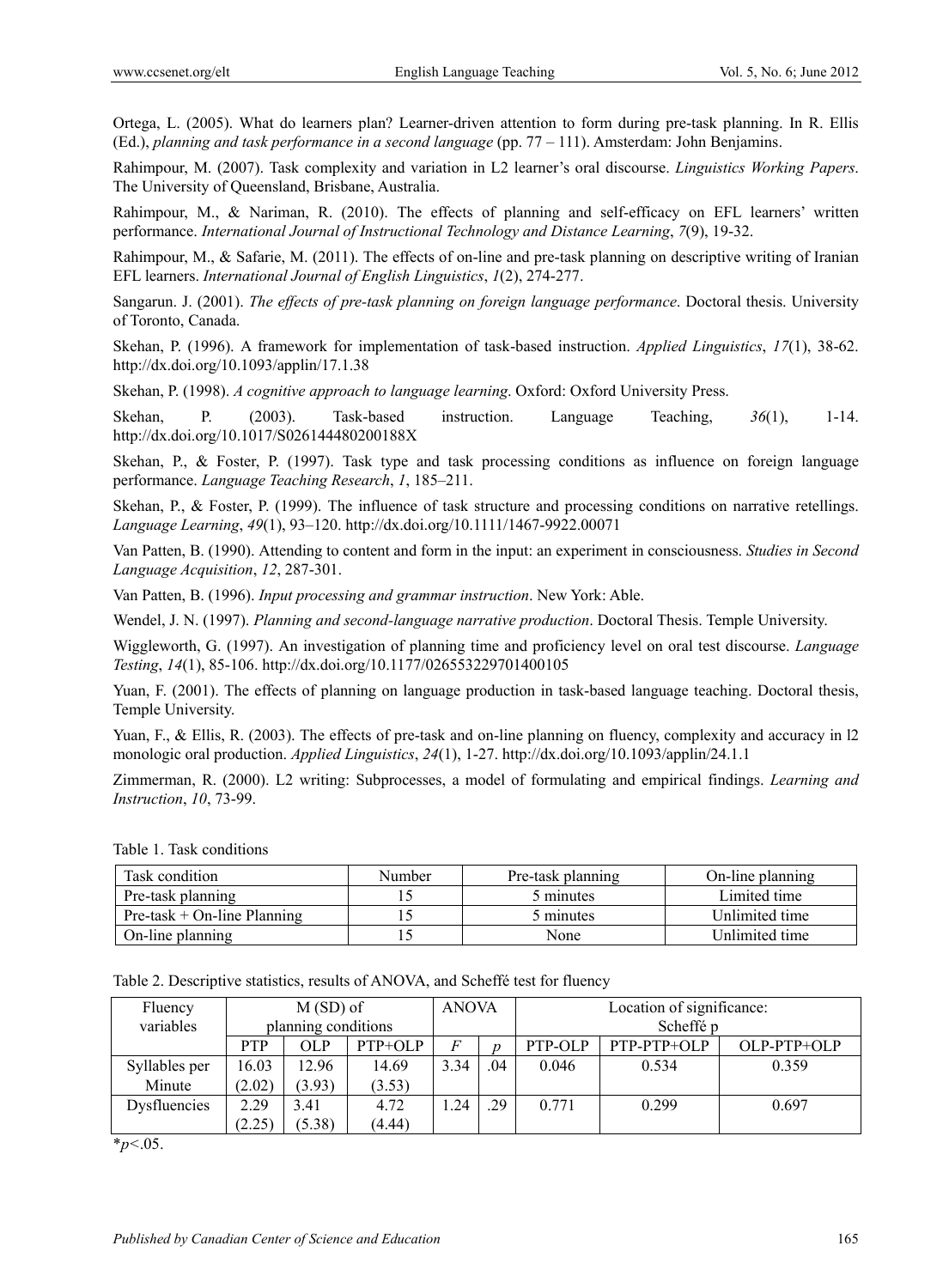| Complexity           |            | <b>ANOVA</b>        |         |     |     |
|----------------------|------------|---------------------|---------|-----|-----|
| variables            |            | planning conditions |         |     |     |
|                      | <b>PTP</b> | <b>OLP</b>          | PTP+OLP |     |     |
| Syntactic complexity | 1.53       | 1.63                | 1.62    | .77 | .46 |
|                      | (22)       | (.14)               | (.32)   |     |     |
| Syntactic variety    | 34.06      | 33.00               | 35.13   | .14 | .86 |
|                      | (8.72)     | (10.82)             | (12.68) |     |     |
| <b>MSTTR</b>         | 0.46       | 0.47                | 0.47    | .04 | .96 |
|                      | (0.03)     | (0.3)               | (0.4)   |     |     |

## Table 3. Descriptive statistics and results of ANOVA for complexity

\**p<*.05.

### Table 4. Descriptive statistics and results of ANOVA for accuracy

| Accuracy           |                     | <b>ANOVA</b> |         |     |     |
|--------------------|---------------------|--------------|---------|-----|-----|
| variables          | planning conditions |              |         |     |     |
|                    | <b>PTP</b>          | OLP          | PTP+OLP |     |     |
| Error-free clauses | 83.72               | 82.21        | 85.37   | .20 | .81 |
|                    | (9.82)              | (19.04)      | (9.519) |     |     |
| Correct verbs      | 92.39               | 94.10        | 93.70   |     | .85 |
|                    | (10.15)             | (9.03)       | (6.89)  |     |     |

\**p<*.05.

Table 5. Numbers of participants in each group attending to different aspects of writing task

| Group      | Picture       | Rhetorical | Content        | Language | Use of L1 | Use of note |
|------------|---------------|------------|----------------|----------|-----------|-------------|
|            | comprehension | planning   | planning       | planning |           |             |
| <b>PTP</b> |               |            | .4             |          |           |             |
| <b>PLP</b> |               |            | $\overline{4}$ |          |           |             |
| PTP+OLP    |               |            |                |          |           |             |



Figure 1. Planning classification in Ellis (2005, p.4)